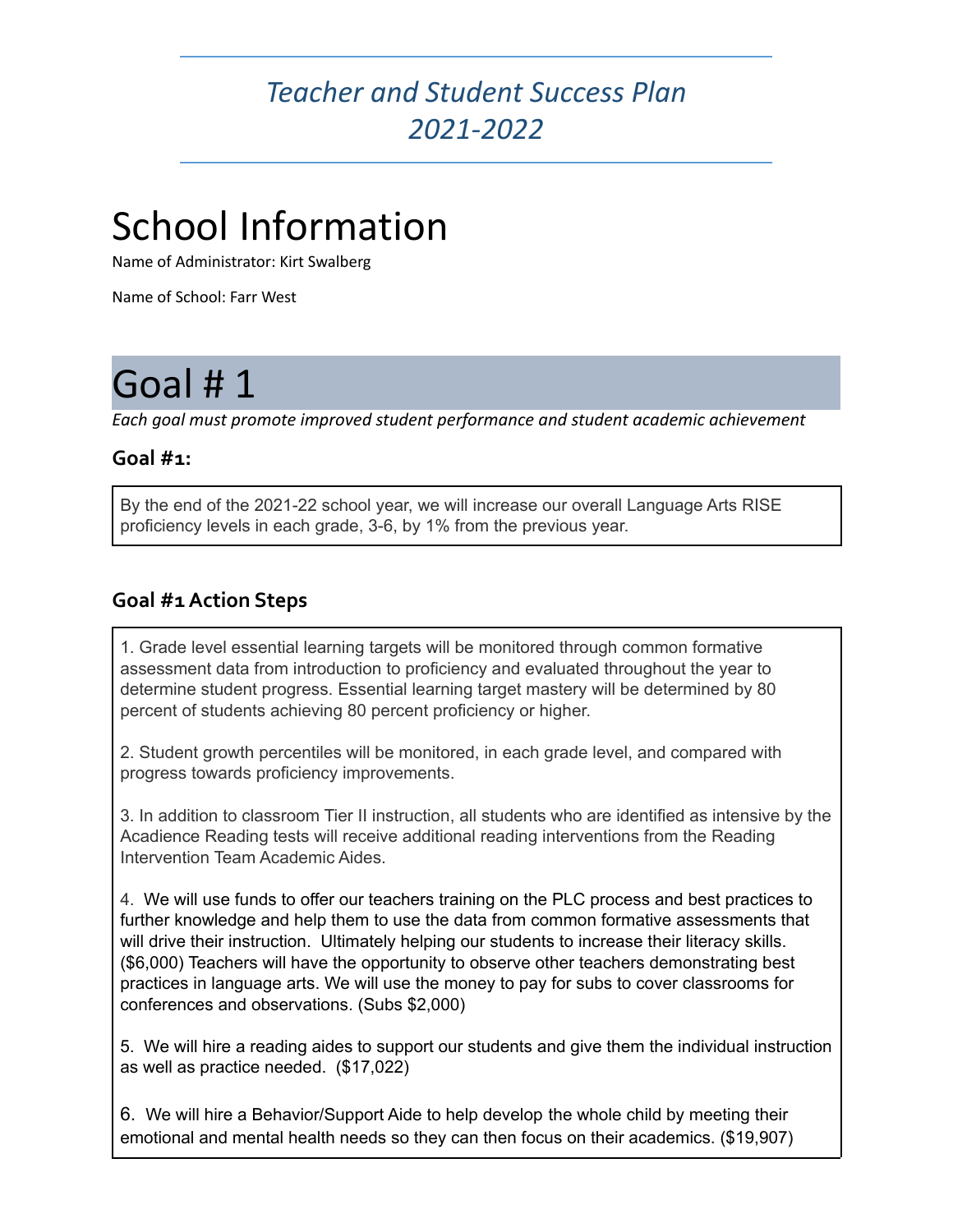7. We will use a teachers aide to offer support in the classroom for teachers who have a high number of students in their class. (\$6,200)

8. We will also purchase other technologies and software to support our goal of increasing proficiency. (\$12,000)

9. Panorama Education helps educators act on data to improve student outcomes in social-emotional learning, school climate, family engagement, and MTSS. (\$800)

10. The reading specialist will provide monthly training, and side by side coaching to teachers as needed.

11. Teachers will have the opportunity to observe other teachers demonstrating best practices in language arts.

12. Acadience Reading assessments will be implemented in grades 4 thru 6

13. Reading Horizons phonemic program will be utilized in grades K thru 3

14. Grade level teams will continue to develop grade level common formative assessments directed at essential learning targets school wide

15. Language and content reflecting the rigor of RISE benchmarks will be included in common formative assessments.

16. A Mental Health Therapist will be funded (\$3,700) to support our students' emotional and mental health concerns.

#### **Goal #1 Expenditure Category**

*Keep in mind that expenditures may not supplant funding for existing public education programs or be used for capital expenditures. (Please right click on the checkbox(es) below and select the checkmark icon for each applicable category.)*

School personnel stipends Professional learning Additional school employees Social and emotional learning support

- $\Box$  College and career readiness skills Student leadership development **Technology**
- $\Box$  Before or after school programs
- $\Box$  Community support programs or partnerships
- $\Box$  Early childhood education
- $\Box$  Class size reduction strategies
- $\Box$  Other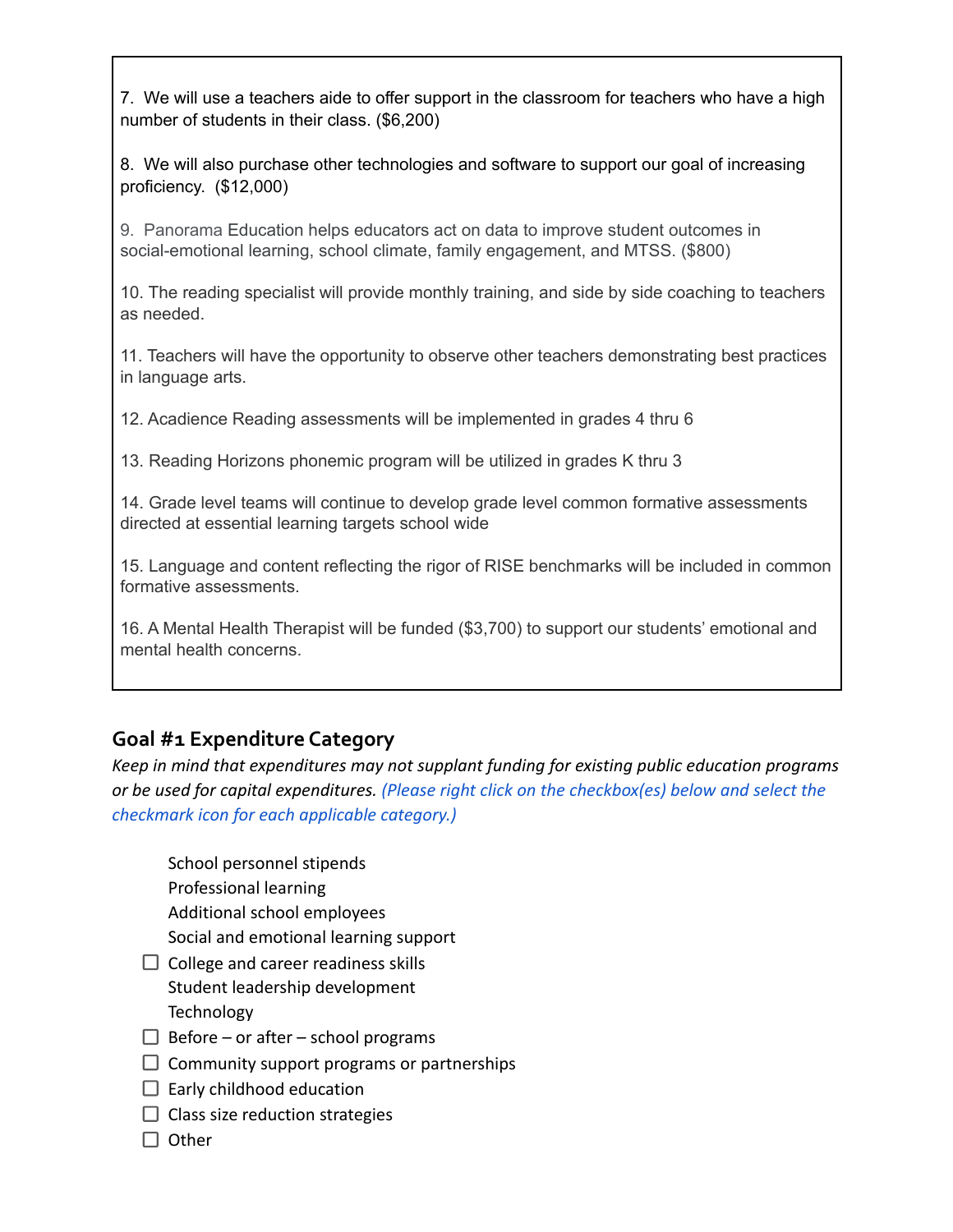#### **Goal # 1 Measures of Success**

*Include a description of how progress toward the goals will be measured.*

The goal will be measured by comparing Rise data from 2021 to 2022 data.

### Goal #2

*Each goal must promote improved student performance and student academic achievement.*

### **Goal #2**

By the end of the 2020-21 school year, we will increase the overall RISE test proficiency levels in Mathematics in each grade, 3-6, by 1% from the previous year.

### **Goal #2Action Steps**

1. Grade level essential learning targets will be monitored through common formative assessment data from introduction to proficiency and evaluated throughout the year to determine student progress. Essential learning target mastery will be determined by 80 percent of students achieving 80 percent proficiency or higher. Common formative assessment data will help determine student performance and needs, individually and as a grade, for grades Kindergarten through sixth.

2. Student growth percentiles will be monitored, in each grade level, and compared with progress towards proficiency improvements.

3. Teachers will receive continued professional development focusing on student learning, building a collaborative culture, and improving results through data analysis in professional learning communities.

4. Intervention of grade level regrouping for conceptual reteaching, as determined by common formative assessments, will be implemented to target identified learning needs.

5. In order to improve our stem skills we will start a before/after school Robotics and Stem Club. In order to do so we will need to give our teachers that are directing the program a stipend. We will give our lead teacher and two assistants a stipend. (\$2,000)

6. In order to support our Robotics, Stem club and science core we will purchase the tools necessary to run the robotics and Launch programs. (\$3,000)

7. PLTW Launch curriculum and training materials. (\$950)

8. We will purchase technologies and software to help support our teachers and students to give them the tools they need to improve our students' math skills. (\$7,000) We will also purchase software to help with typing skills. (\$1,700)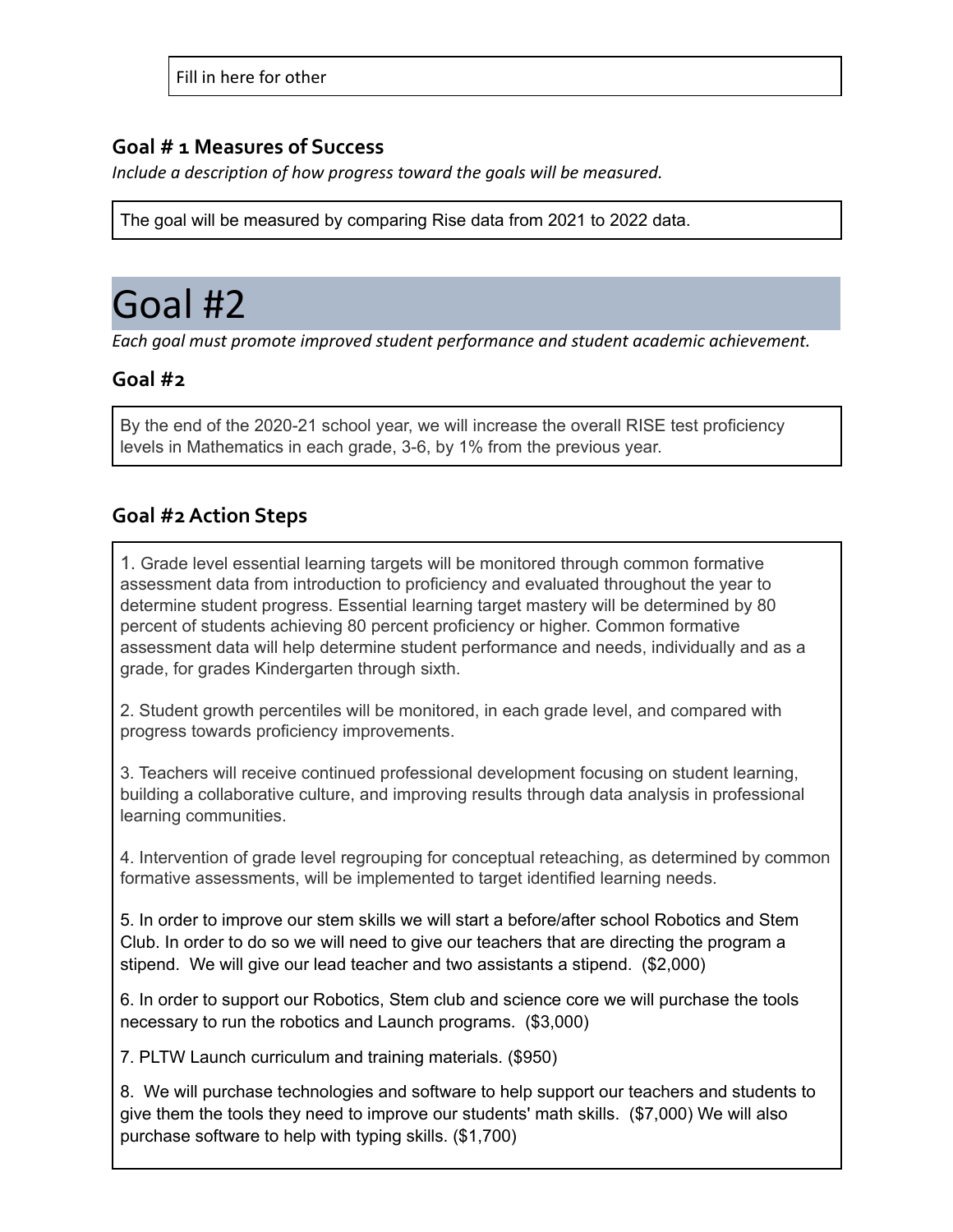9. In order to help the whole child grow and manage their own behaviors we have put into place the UPBI school wide behavior program. This will help decrease the amount of time spent on managing behaviors and give us time to focus on academics. We will give a stipend to those directing the program. (\$2,000)

10. School-wide usage of the Engage New York math program, and associated materials, will be utilized to extend and reinforce conceptual instruction in the math curriculum.

11. Grade level teams will continue to develop grade level common formative assessments directed at essential learning targets school wide.

#### **Goal #2 ExpenditureAreas**

*Keep in mind that expenditures may not supplant funding for existing public education programs or be used for capital expenditures. (Please right click on the checkbox(es) below and select the checkmark icon for each applicable category.)*

School personnel stipends

- ❏ Professional learning
- $\Box$  Additional school employees
- $\Box$  Social and emotional learning support
- $\Box$  College and career readiness skills
- $\Box$  Student leadership development **Technology** Before – or after – school programs
- $\Box$  Community support programs or partnerships
- $\Box$  Early childhood education
- $\Box$  Class size reduction strategies
- $\Box$  Other

Fill in here for other

#### **Goal # 2 Measures of Success:**

*Include a description of how progress toward the goals will be measured.*

The goal will be measured by comparing Rise data from 2021 to 2022 data.

## Do you have a Goal #3

*(Please right click on the checkbox(es) below and select the checkmark icon for each applicable stakeholder group.)*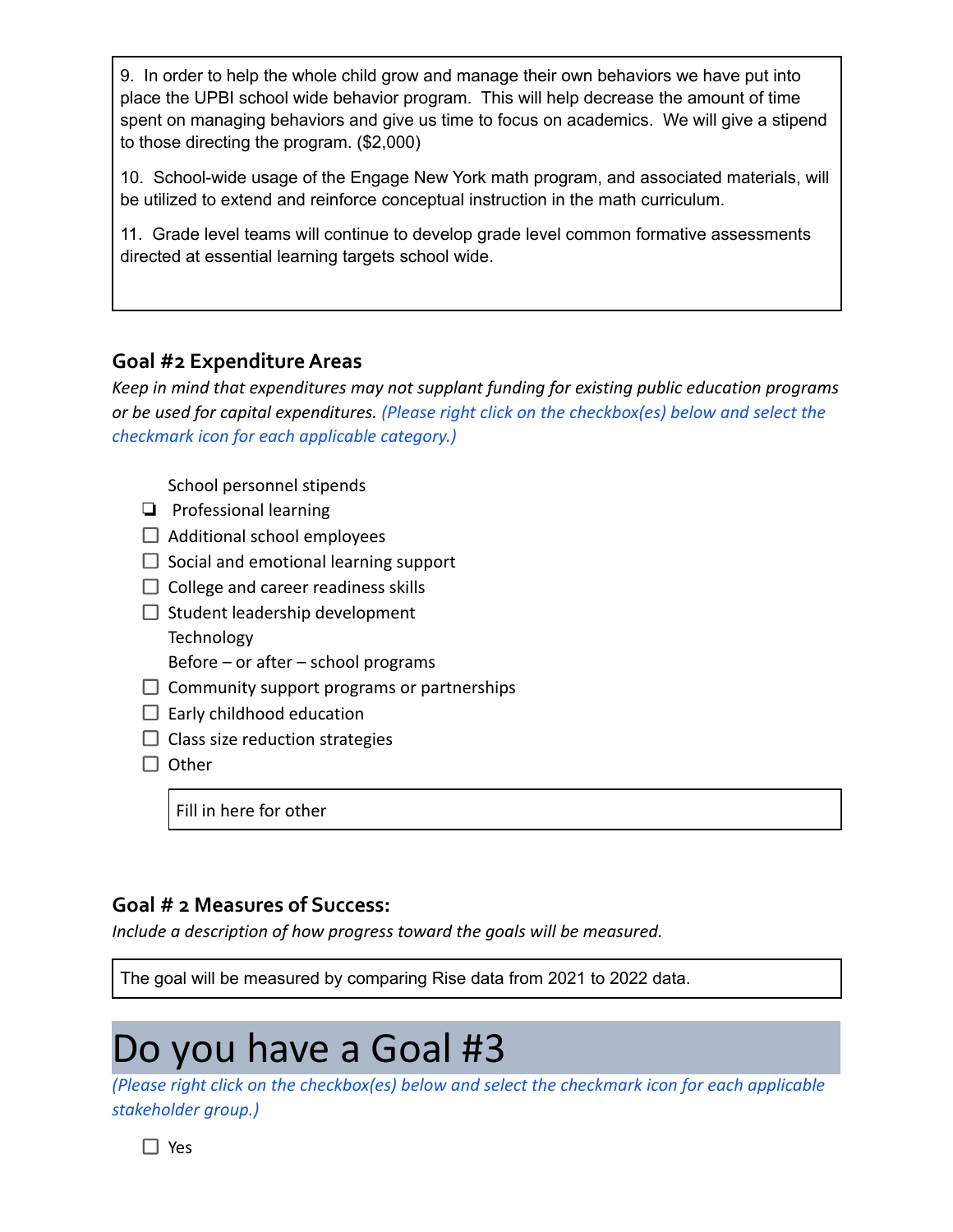No

\*If no then skip to *Proposed Budget*

## Goal #3

*Each goal must promote improved student performance and student academic achievement.*

### **Goal #3**

Fill in here

### **Goal #3Action Step**

Fill in here

#### **Goal #3 ExpenditureAreas**

*Keep in mind that expenditures may not supplant funding for existing public education programs or be used for capital expenditures. (Please right click on the checkbox(es) below and select the checkmark icon for each applicable category.)*

- ❏ School personnel stipends
- ❏ Professional learning
- ❏ Additional school employees
- ❏ Social and emotional learning support
- ❏ College and career readiness skills
- ❏ Student leadership development
- ❏ Technology
- ❏ Before or after school programs
- ❏ Community support programs or partnerships
- ❏ Early childhood education
- ❏ Class size reduction strategies
- ❏ Other

Fill in here for other

### **Goal #3 Measures of Success**

Include a description of how progress toward the goals will be measured.

Fill in here